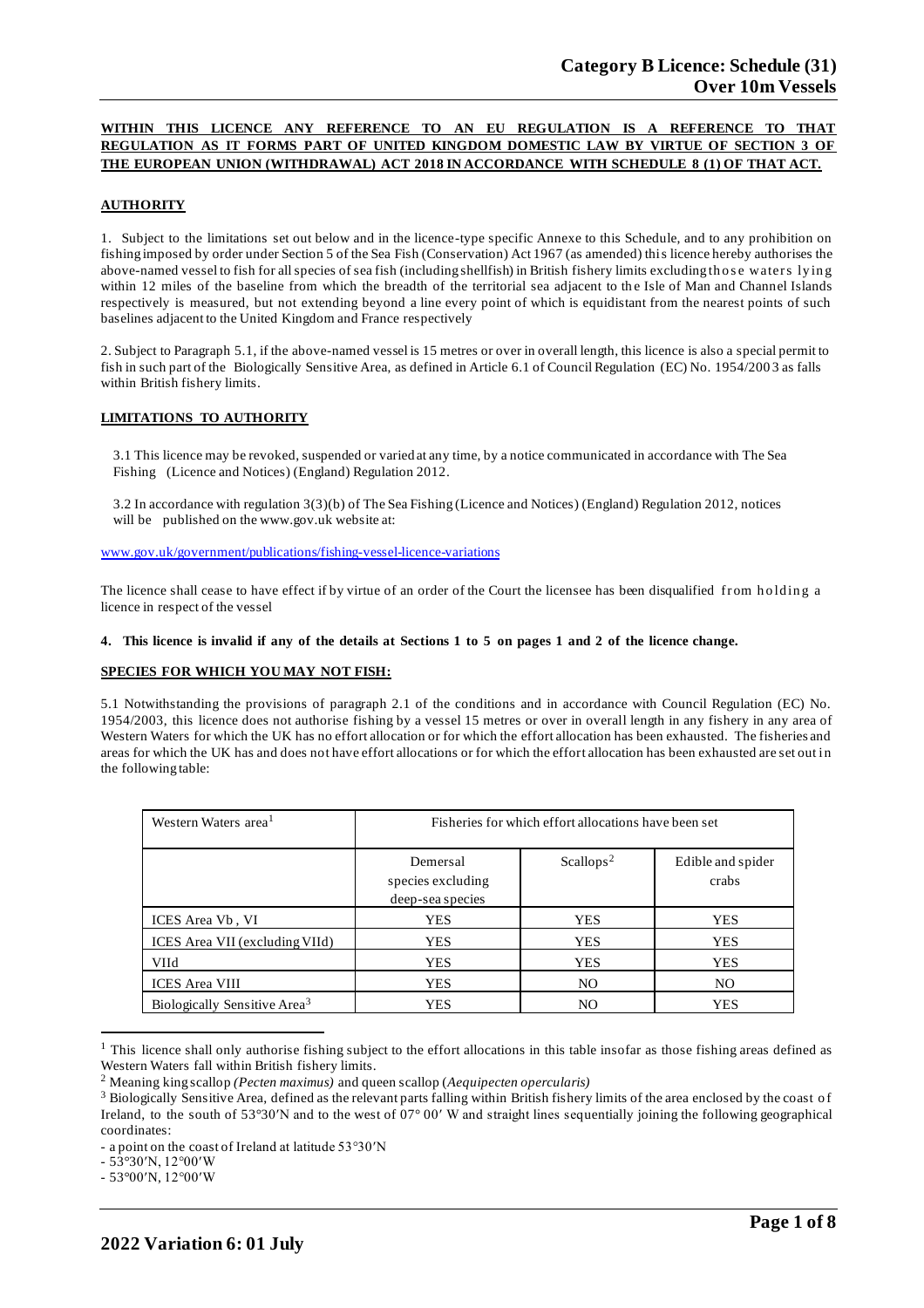5.2.1 In addition to the general constraints on effort set out in paragraph 5.1 above, vessels of 15 metres or over in overall length fishing for scallops {including both king scallops (*Pecten maximus*) and queen scallops (*Aequipecten opercularis*)} in British fisheries limits of ICES Area VII (excluding VIId,), are not authorised to be present in that Area in excess of the specified number of days during the specified period below:

| Period                                               | Number of days |  |
|------------------------------------------------------|----------------|--|
|                                                      |                |  |
| 00:01 hrs 01 July 2022 – 23:59 hrs 30 September 2022 |                |  |

"A day" shall be any calendar day (midnight to midnight UTC) or part thereof during which the vessel is present in ICES Area VII and absent from port. The specified number of days above is subject to any Scallop Effort Days Notice of Variation (as describ ed in paragraph 5.2.2 below) issued to the individual licence holder in respect of the above named vessel.

Vessels that have exceeded their allocations for preceding periods will receive separate notification of any reductions that apply to their allocation of days for this period

5.2.2 A 'Scallop Effort Days Notice of Variation' is a notice which may be issued by the Marine Management Organisation to th e individual licence holder of a vessel when that vessel exceeds the specified number of days in a specified period which may f ro m time to time be set out in paragraph 5.2.1 above. The effect of a Scallop Effort Days Notice of Variation is to deduct from a particular period (as specified in the notice) a number of days equal to the number of days exceeded in the previous relevant period. The issuing of a Scallop Effort Days Notice of Variation may be in addition to or instead of any other appropriate enforcement action taken by the Marine Management Organisation.

5.3.1 In addition to the general constraints on effort set out in paragraph 5.1 above, vessels of 15 metres or over in overall length fishing for Edible Crab (*Cancer pagurus*) and Spider Crabs (*Maja squinado*) in ICES Area VII, are not authorised to be present in that Area in excess of the specified number of days during the specified period below:

| Period                                                | Number of days |
|-------------------------------------------------------|----------------|
| 00:01hrs 1st January 2022 – 23:59hrs 31 December 2022 | .60            |

"A day" shall be any calendar day (midnight to midnight UTC) or part thereof during which the vessel is present in ICES Area VII and absent from port. The specified number of days above is subject to any Crab Effort Days Notice of Variation (as describ ed in paragraph 5.3.2 below) issued to the individual licence holder in respect of the above named vessel.

Vessels that have exceeded their allocations for preceding periods will receive separate notification of any reductions that apply to their allocation of days for this period

5.3.2 A 'Crab Effort Days Notice of Variation' is a notice which may be issued by the Marine Management Organ is atio n to th e individual licence holder of a vessel when that vessel exceeds the specified number of days in a specified period which may fro m time to time be set out in paragraph 5.3.1 above. The effect of a Crab Effort Days Notice of Variation is to deduct from a particular period (as specified in the notice) a number of days equal to the number of days exceeded in the previous relevant period. The issuing of a Crab Effort Days Notice of Variation may be in addition to or instead of any other appropriate enforcement action taken by the Marine Management Organisation.

5.4 Notwithstanding the provisions of paragraph 2.1 of the conditions, this licence does not authorise fishing for herring within the following sea areas:

(a) in ICES Division VIIa, by any vessel whose overall length exceeds 24.4 metres, excep t those with a historic track record of fishing in that area for herring, or those in membership of a producer organisation managing a sectoral allocation for North Irish Sea herring.

- (b) in ICES Divisions VII e and f, by any vessel of 22 metres and over registered length.
- 5.5 This licence does not authorise fishing for queen scallops (aequipecten opercularis) in ICES area VIa and VIIa between 0 0 :0 1 hours on 1st April 2022 and 23:59 hours on 30th June 2022.
- 6. Unless expressly permitted at section 3, this licence does not authorise the above named vessel to fish by the beam trawl

<sup>-</sup> 51°00′N, 11°00′W

<sup>-</sup> 49°30′N, 11°00′W

<sup>-</sup> 49°30′N, 07°00′W

<sup>-</sup> a point on the coast of Ireland at longitude 07°00′W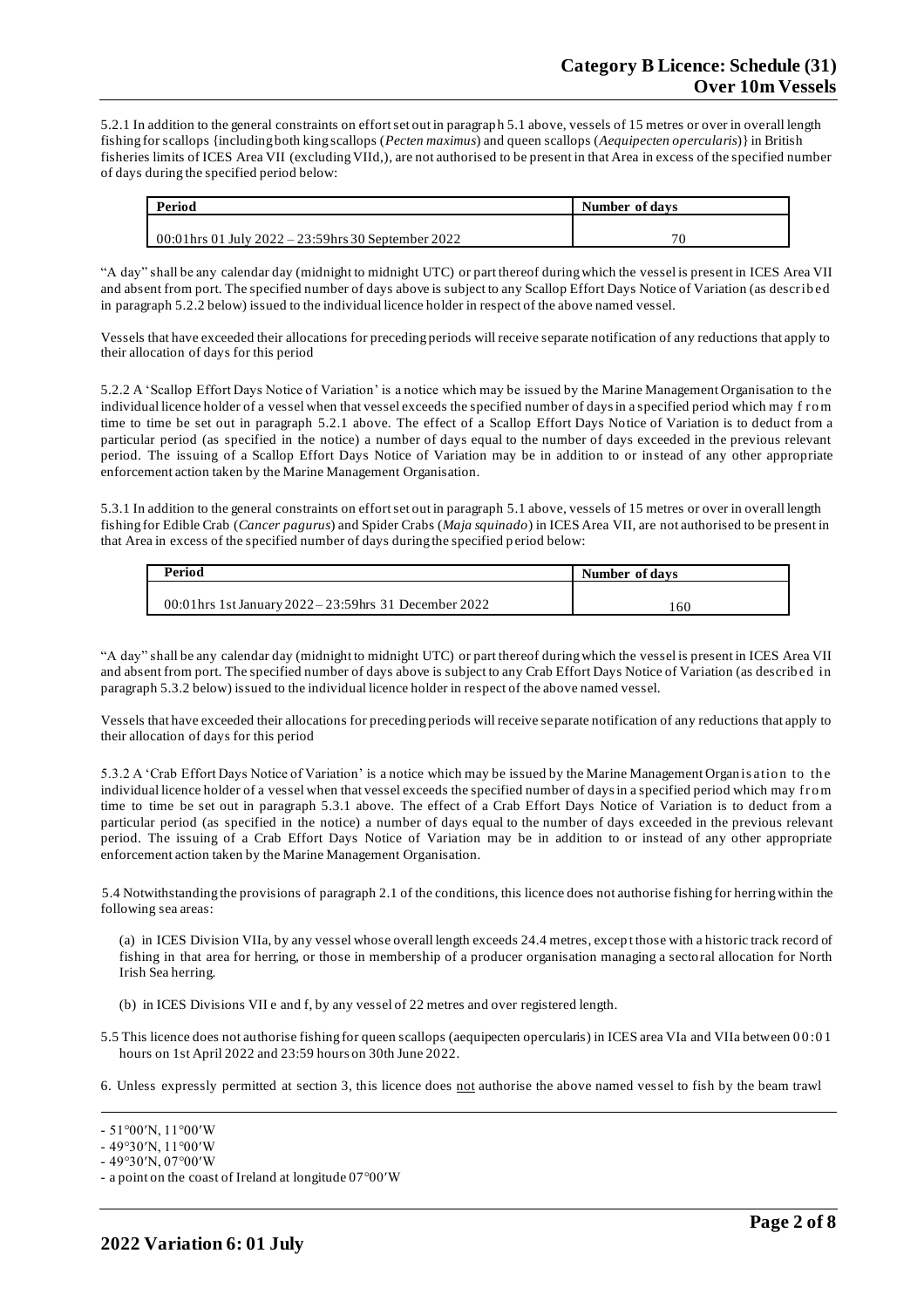method in ICES Division IIa or Sub Area IV, or to fish by the beam trawl method for anglerfish in ICES Sub Area VII, so le in ICES Division VIIa, sole or plaice in ICES Divisions VIId-g or saithe in Sub Areas VII, VIII. For the purposes of this paragraph, "beam trawl" means, in relation to fishing for whitefish, a net which is kept open by a beam or frame and which is dragged along the seabed.

7. Unless expressly permitted at section 3, this licence does not authorise the above-named vessel to fish for scallops of the species *Pecten maximus* (King Scallops) by means of mechanical dredging gear towed by the vessel.

8.1 Unless expressly permitted at section 3, this licence does not authorise the above-named vessel to fish for shellfish. However, vessels not so authorised may retain on board and land:

- (a) up to 5 lobsters or crawfish per day, caught with pots or nets; and
- (b) up to 25 crabs per day, caught with pots or nets; or
- (c) any shellfish, excluding green crabs, taken as a permitted bycatch, when fishing for other species using towed gear, up to a maximum limit of 10% by weight, of the total catch.

8.2 For the purposes of this paragraph, 'shellfish' means lobsters (*Homarus gammarus*), crawfish (*Palinuus* spp.), ed ib le crab s (*Cancer pagurus*), velvet crabs (*Liocarcinus puber*), spider crabs (*Maia squinado*) and green crabs (*Carcinus maenus*); and 'crabs' means the four species of crabs so specified.

#### **PERMITTED BYCATCHES**

9.1 This licence does not authorise fishing for mackerel and herring by the purse-seine method, or by freezer trawler. A freezer trawler or seine purser may however retain on board any herring and mackerel caught as a permitted bycatch when fishing for other species.

9.2 This licence does not authorise fishing for sword fish. However, a fishing vessel may retain on board any sword fish caugh t as a permitted bycatch when fishing for other species.

9.3 This licence does not authorise fishing for Albacore tuna. However, a fishing vessel may retain on board any Albacore tuna caught as a permitted bycatch when fishing for other species.

9.4 Catches of skates and rays in the North Sea (IIa and IV) shall not comprise more than 25% per trip by live weight of the to tal catch retained onboard for all vessels 15m and over in overall length.

9.5 Notwithstanding any quota limitation detailed in Part II of the Annex to this Schedule, the vessel to which this licence relates, may not retain on board and land Cod and Whiting, caught in ICES Divisions Vb, VI, separately in the case of Cod (whereby 2% may not be exceeded separately in the ICES Divisions VIa; British fishery limits of Vb east of 12° 00′ W and 0.5% may not be exceeded in the ICES division VIb; British Fishery Limits of Vb west of 12° 00′ W) and 20% in the case of Whiting by live weight of the total catch retained on board the vessel during each fishing trip.

9.6 This licence does not authorise fishing for undulate ray (*Raja undulata*). However, between the hours of 00:01 on 1<sup>st</sup> January and 23:59 on 30<sup>th</sup> April; and 00:01 on 1<sup>st</sup> September and 23:59 on 31<sup>st</sup> December each calendar year a fishing vessel may retain on board and land any undulate ray caught in ICES area VIId and VIIe as a bycatch when fishing for other species provided that the following conditions are met:

- (a) In VIId only: No more than 100 kilogrammes of undulate ray in live weight may be retained on board or landed per fishing trip,
- (b) In VIIe only: No more than 100 kilogrammes of undulate ray in live weight may be retained on board or landed per fishing trip

In Both VIId and VIIe:

- (c) In cases where it is not subject to the landing obligation set out in article 15 of Regulation (EU) 1380/2013, no undulate ray which measures less than 78 centimetres when measured from the tip of the snout to the tip of the tail shall be retained on board or landed,
- (d) In cases where it is not subject to the landing obligation set out in article 15 of Regulation (EU) 1380/2013, no undulate ray which measures more than 97 centimetres when measured from the tip of the snout to the tip of the tail shall be retained on board or landed,
- (e) No undulate ray may be transhipped,
- (f) Undulate ray may only be retained on board or landed whole or gutted.

#### **BY-CATCHES OF BLUEFIN TUNA (***THUNNUS THYNNUS***)**

10.1 The vessel is prohibited from targeting bluefin tuna.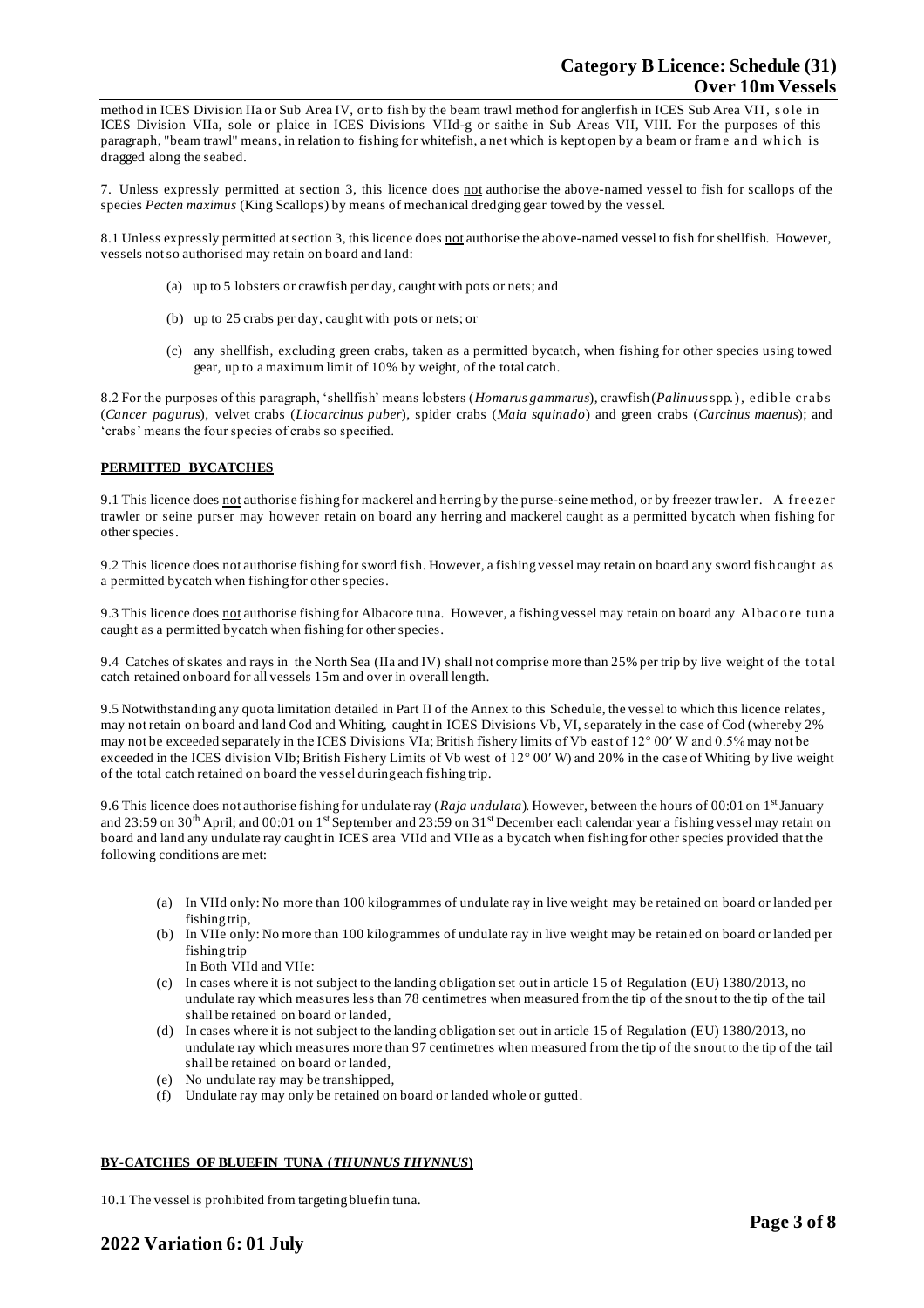10.2 Notwithstanding the provision in condition 10.1 above, incidental by -catches of bluefin tuna may be landed, subject to the conditions below.

10.3 Incidental by-catches may only be offered for sale when caught using one of the following gears:

- demersal trawls:
- pelagic trawls;
- seine nets;
- ring nets;
- fixed nets.

10.4 Any bluefin tuna below the minimum conservation reference size must not be retain ed on board and instead must be returned, where possible unharmed, to the sea.

10.5 The vessel is limited to a by-catch of one bluefin tuna per fishing trip which may, subject to these conditions, be retained on board, landed and sold.

10.6 Permitted by-catches of bluefin tuna may only be sold to authorised registered merchants, further guidance can be found at bluefin tuna in the UK - [GOV.UK \(www.gov.uk\).](https://www.gov.uk/guidance/bluefin-tuna-in-the-uk) A list of registered merchants can be foun[d here.](https://www.gov.uk/government/publications/bluefin-tuna-traders/registered-bluefin-tuna-traders)

10.7 Where the vessel encounters by-catches of bluefin tuna in excess of one fish in a single trip, and where that fish is not able to be returned to the sea alive and unharmed, these fish must be retained on board, must be landed and must be made available for scientific research purposes or destroyed as directed by the MMO or the UK Fisheries Monitoring Centre (UKFMC).

10.8 Any catches of bluefin tuna retained on board may only be landed to a [UK designated port.](https://www.gov.uk/government/publications/designated-ports/designated-ports-for-uk-flagged-vessels-landing-bluefin-tuna)

10.9 Any catches of bluefin tuna retained on board must be reported no less than four hours before the estimated time of landing. In circumstances where it is not possible to report no less than four hours before the estimated time of landing, the master must report as soon as reasonably practicable and may not land the catch until prior authorisation has been granted. Reports must be made as follows:

10.9.1 In the case of reporting between the hours of GMT 0800 hrs and 2000 hrs on Monday to Friday report to the MMO Single Liaison Office (UKSLO) on 0330 041 6585 o[r ukiuuslo@marinemanagement.org.uk](mailto:ukiuuslo@marinemanagement.org.uk)

10.9.2 In the case of reporting between GMT 2000 hrs and 0800 hrs or at any time on Saturdays and Sundays report to the UKFMC on 0131 244 2286 o[r UKFMC@gov.scot](mailto:UKFMC@gov.scot)

10.10 Landing reports in accordance with condition 10.9 above must include the following catch details:

- weight of each individual bluefin tuna retained onboard;
- total weight of bluefin tuna retained on board;
- number of individual bluefin tuna:
- the vessels identification details (including: name, PLN, IMO number where applicable);
- the intended port of landing;
- the estimated time of landing;
- the identity of the intended merchant if a commercial sale of a single bluefin tuna is intended;
- an email address for which the vessel or its owners can receive an electronic bluefin tuna catch document.

11. This licence does not authorise fishing for tuna by the drift net method.

#### **FISHING RESTRICTIONS FOR BASS**

12.1 This licence does not authorise fishing for, retaining on board, relocating, transhipping or landing European seabass (Dicentrarchus labrax) in ICES divisions 4b and 4c, and in ICES subarea 7.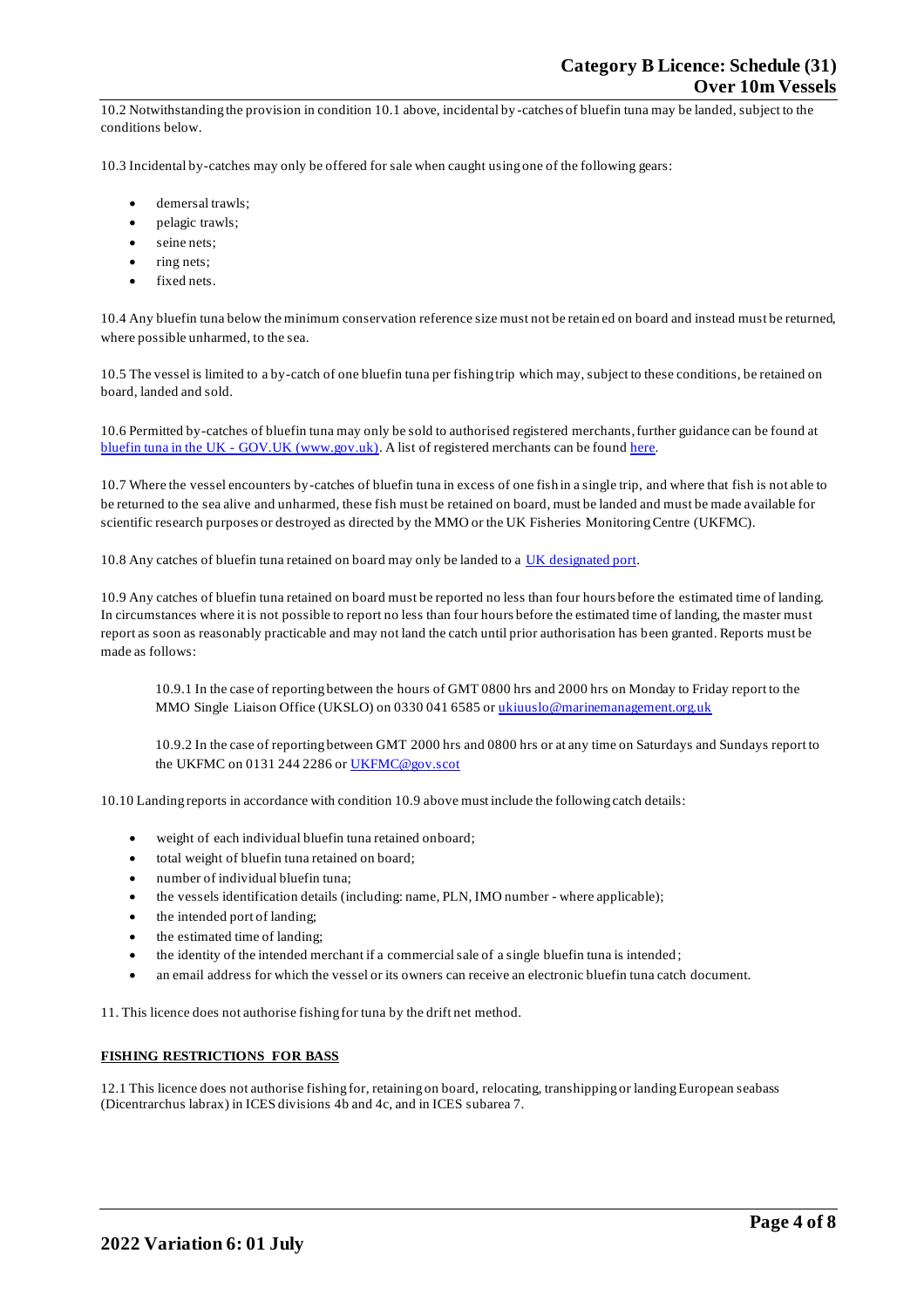12.2 Condition 12.1 above does not apply in ICES divisions 4b, 4c, 7d, 7e, 7f and 7h and in waters within the territorial sea o f the United Kingdom in ICES divisions 7a and 7g between 00:00 on 1st January and 23.59 on 31st January and between 00:00 on 1st April and 23:59 on 31<sup>st</sup> December to a vessel using demersal trawls<sup>4</sup> or seines<sup>5</sup>.

12.3 Condition 12.1 above does not apply in ICES divisions 4b, 4c, 7d, 7e, 7f and 7h and in waters within the territorial sea of the United Kingdom in ICES divisions 7a and 7g between 00:00 on  $1<sup>st</sup>$  January and 23:59 on 31<sup>st</sup> January and between 00:00 on  $1<sup>st</sup>$ April and 23:59 on 31<sup>st</sup> December to a vessel which had been authorised in writing by the Marine Management Organisation to fish with a permitted gear.

12.4 For the purposes of conditions 12.1 and 12.2, a permitted gear means one of the following gear types:

- a. hooks and lines<sup>6</sup>,
- b. fixed gillnets<sup>7</sup>.

12.5 For vessels using demersal trawls and seines the vessel may only retain on board:

- a. unavoidable by-catches of sea bass that do not exceed 5% of the weight of the total catches of marine organisms on board during any single fishing trip, and
- b. no more than 760 kilogrammes of sea bass in any two consecutive months.

12.6 For vessels which have been authorised to fish using hooks and lines, the vessel may only retain on board or la nd sea bass which does not exceed in total 5.95 tonnes per calendar year.

12.7 For vessels which have been authorised to fish using fixed gillnets, the vessel may only retain on board bycatches of sea bass not exceeding 1.5 tonnes per calendar year.

12.8 A vessel authorised to fish for sea bass using more than one of the gear types set out in condition 12.2 and 12.3 may not retain on board sea bass if more than one of the gear types is present on board the vessel during any single fishing trip .

12.9 A vessel fishing with gear specified in condition 12.2 and/ or authorised to fish using one or more of the gear types set out in condition 12.4 and which uses more than one of those gear types in a single calendar month will be required to adhere to the lowest of the relevant catch limits set out in conditions 12.5, 12.6, and 12.7 above which apply to the gear types that the vessel has used.

#### **FARNE DEEPS FISHING RESTRICTIONS**

13.1 Subject to the exemptions below, vessels deploying demersal trawls and seines (with the exception of beam trawls) are prohibited from fishing in the Farne Deeps.

13.2 The prohibition in condition 13.1 shall not apply to vessels with an engine power of 350 kw or less deploying a single-rig demersal trawl or seine within 12 nautical miles of the baselines from which the breadth of the territorial sea is measured and:

- of which the mesh size of the cod-end and any extension piece is 90 mm or greater and is constructed who lly or in part of a single twine having a thickness of 5mm or less and of which the foot rope (as would be viewed fro m above whilst the gear is deployed) is comprised of a single curved line only, or
- b. of which the mesh size of the cod-end and any extension piece is 100mm or greater and is constructed who lly or in part of a multiple twine of which no twine is of a thickness greater than 5 mm and of which the foot rope (as would be viewed from above whilst the gear is deployed) is comprised of a single curved line only and which is deployed only between 00:00hrs on 15th May and 23:59 hrs on 15th September, or
- c. of which the mesh size of the cod-end and any extension piece is 120 mm or greater and is constructed who lly or in part of a multiple twine of which no twine is of a thickness greater than 5 mm and of which the foot rope (as would be viewed from above whilst the gear is deployed) is comprised of a single curved line only.

13.3 The prohibition in condition 13.1 shall not apply to vessels deploying single-rig or twin-rig demersal trawls or seines ou ts id e 12 nautical miles of the baselines from which the breadth of the territorial sea is measured and:

of which the mesh size of the cod-end and any extension piece is 90 mm or greater in respect of single rigged vessels and is constructed wholly or in part of a single twine of 5 mm or less, or

<sup>&</sup>lt;sup>4</sup> All types of demersal trawls (OTB, OTT, PTB, TBB, TBN, TBS and TB).

<sup>5</sup> All types of seines (SSC, SDN, SPR, SV, SB and SX).

<sup>&</sup>lt;sup>6</sup> All long lines or pole and line or rod and line fisheries (LHP, LHM, LLD, LL, LTL, LX and LLS).

<sup>7</sup> All fixed gillnets and traps (GTR, GNS, FYK, FPN and FIX)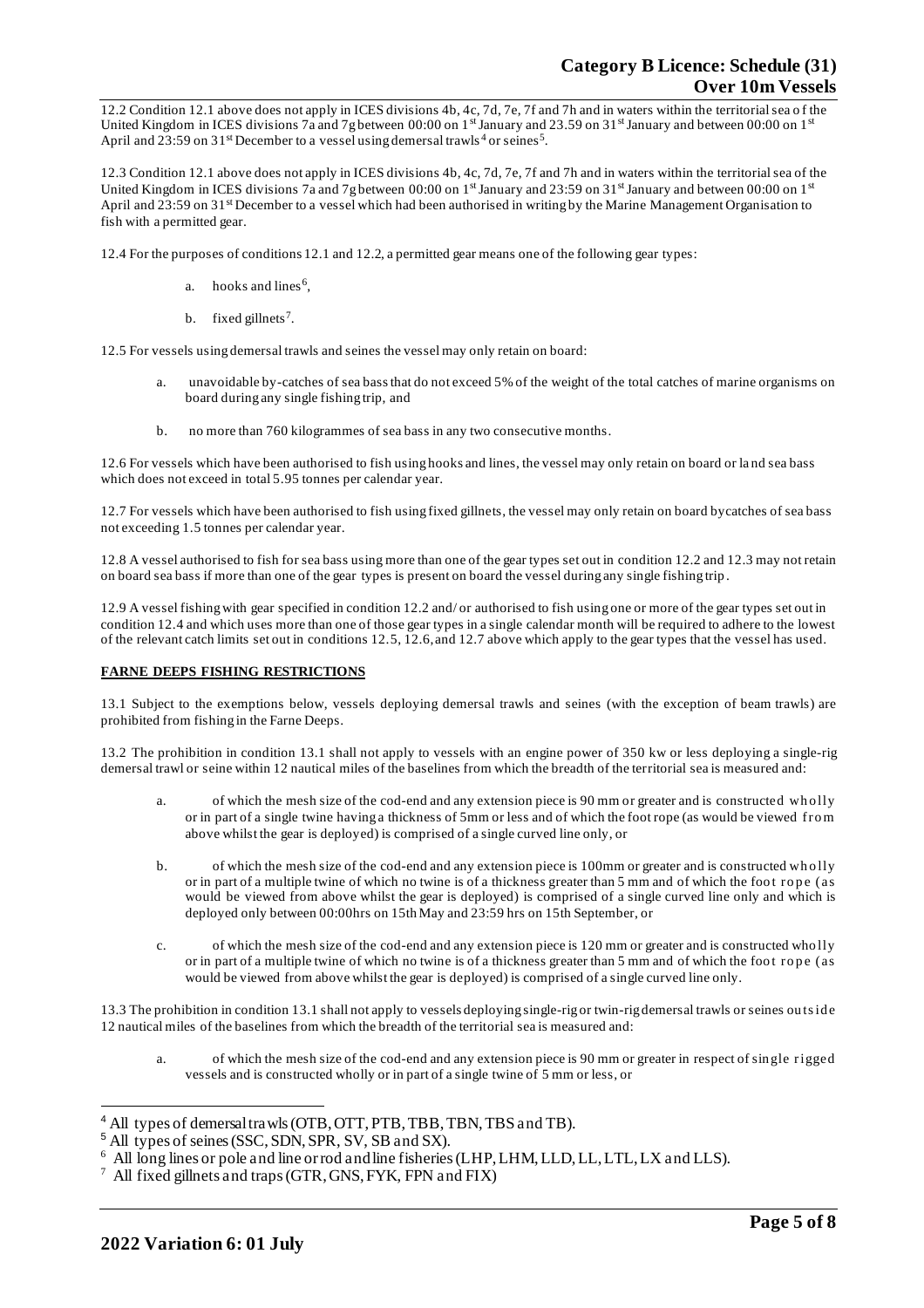- b. of which the mesh size of the cod-end and any extension piece is 100mm or greater and is constructed who lly or in part of a multiple twine of which no twine is of a thickness greater than 5 mm and which is deployed only between 00:00hrs on 15th May and 23:59 hrs on 15th September, or
- c. of which the mesh size of the cod-end and any extension piece is 95 mm or greater in respect o f twin rigged vessels, and is constructed wholly or in part of a single twine of 5 mm or less, or
- d. of which the mesh size of the cod-end and any extension piece is 120 mm or greater and is constructed who lly or in part of a multiple twine of which no twine is of a thickness greater than 5 mm.

13.4 Vessels fishing in accordance with the prohibitions in 13.2 and 13.3 above are not permitted to deploy demersal trawls or seines with more than one cod-end per rig.

13.5 For the purposes of the prohibitions above "Farne Deeps" shall consist of all waters within the following ICES statistical rectangles:

- 38E8,
- 38E9,
- 39E8,
- 39E9,
- 40E8,
- 40E9.

## **SOUTH DEVON INSHORE FISHING GROUNDS**

14.1 Subject to the exceptions set out in sub-paragraph 14.3 below, no trawling or dredging shall take place in the areas and zones covered by the crabbing chart titled "South Devon Trawling and Crabbing Chart" operational from 1st January each year.

14.2 No fishing boat shall carry a scallop dredge or beam trawl in any part of the specified areas or zones unless every part of any dredge or beam trawl is totally inboard the boat.

14.3 Trawling or dredging may take place as follows:

a) anywhere by vessels fishing with pelagic trawls;

b) in those areas and zones on the chart in which trawling is permitted and during those periods specified in the schedule accompanying the chart;

c) in the area between Berry Head and Mewstone, east of the River Dart, enclosed by straight lines sequentially joining the following geographical co-ordinates:

> 50°20.30'N, 003°32.10'W 50°19.50'N, 003°30.20'W 50°20.40'N, 003°27.85'W 50°24.00'N, 003°28.95'W

by vessels using trawl nets, provided such vessels have an engine power of no more than 100kW, or by vessels using scallop dredges, provided such vessels have an engine power of no more than 100kW and use no more than two tow bars, and that any tow bar used does not exceed 2.6m in total length, and that there are no more than three dredges attached to each tow bar; and

d) in the area seaward of a line drawn from Splat Point to Limebury Point to the southern limit of a line drawn from Bo lt Head to Garra Sands, and in the area landward of a line drawn from Greystone Ledge to Gregory Rocks, by vessels fishing for sandeels, with trawl or seine nets of a mesh size less than 16mm provided such vessels have an engine power of no more than 100kW..

14.4 Copies of the crabbing chart and the full list of co-ordinates and seasonal restrictions are available from any Marine Management Organisation office and on the MMO website. This information is also held at the offices of the Devon an d Sev ern Inshore Fisheries and Conservation Authority (IFCA), the South Western Fish Producer Organisation Limited and the South Devon and Channel Shell Fishermen's Association.

#### **MULL BOX**

15.1 The vessel to which this licence relates is prohibited, at all times, from fishing with a trawl or dredge (including a suction dredge) in that area off the Treshnish Isles, being the area of waters bounded by the following coordinates:

56° 37.460'N 006° 19.830'W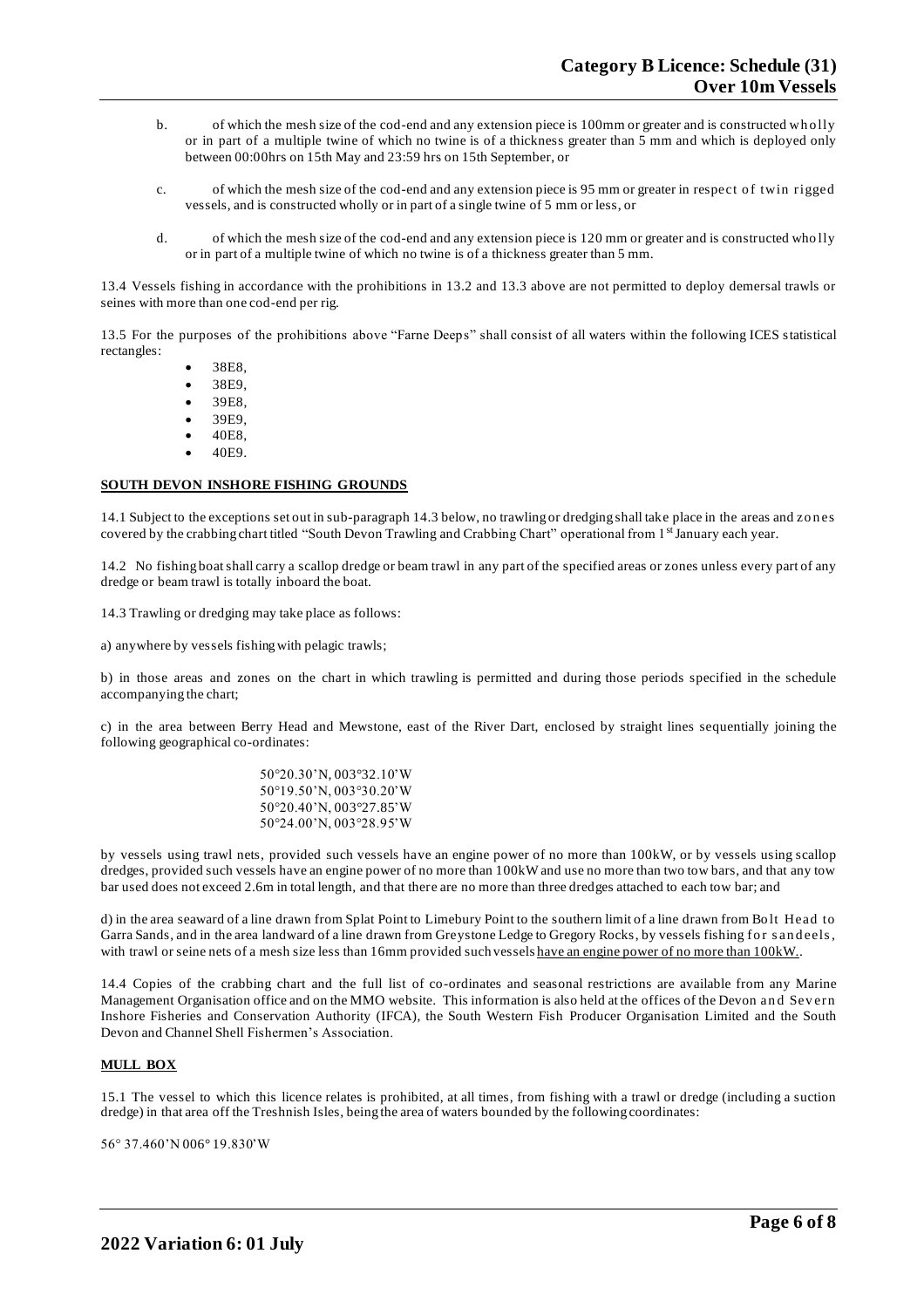56° 35.620'N 006° 24.500'W 56° 28.850'N 006° 34.330'W 56° 28.680'N 006° 28.170'W<sup>8</sup>

15.2 Should the vessel be present in the area during this period all fishing gear which may be used for catching scallops must be lashed and stowed in accordance with Article 47 of Council Regulation (EC) 1224/2009.

## **CATCH RESTRICTIONS AND QUOTA LIMITATIONS**

16. The Authority of this licence is subject to the quota limitations as set out in Part II of the Annexe to this Schedule. All quantitative limitations are in live weight and relate to the maximum amount that may be caught and retained on board, landed or trans-shipped per calendar month unless otherwise stated. Where weekly catch limits are set, a "week" means 00:01 hours on an y Sunday until 23:59 hours on the following Saturday. The quota limitations set out in Part II of the Annexe to this Schedule apply concurrently with, and not in addition to, any other quota limitations for the time being in force which have been imposed by any licence issued by a UK fisheries administration authorising the vessel to fish in waters outside British fishery limits.

## **PAIR TRAWLING**

17. When the vessel pair fishes with another vessel, the quantities of sea fish attributable to each vessel will be the quantities on board and landed by that vessel.

## **OTHER PROVISIONS**

18. The vessel to which this licence relates may fish for, land and retain on board the additional quantities of mackerel caught in ICES area VIId using handline gears set out in the annexe to this licence only if it has been authorised in writing by the MMO.

### **OUTER HEBRIDES INSHORE FISHERIES PILOT**

19.1 From 00:00 on  $5<sup>th</sup>$  November 2020 until 4<sup>th</sup> October 2022, the vessel to which this licence relates may not fish using creels <sup>9</sup> within the "Outer Hebrides Pilot Project Area"; save for where a letter of derogation (**"Letter of Derogation"**) has been granted to the licence holder of the vessel by the Scottish Ministers and subject always to condition 19.2. The **Outer Hebrides Pilot Project**  Area is the geographical area which forms part of the Scottish marine region for the Outer Hebrides<sup>10</sup>, bounded in the n orth by a line at 58°N heading due east from the Isle of Lewis near Sidhean Geodh' a' Chudaig; bounded on the south by a line at 56° 43.870' N; and bounded on the west by the Barra Head (Berneray) to Harris Protected Area<sup>11</sup> and shown outlined on this [map](https://www.gov.scot/publications/outer-hebrides-inshore-fisheries-pilot-area) (but which map is demonstrative only).

19.2 Where a Letter of Derogation is granted in terms of condition 19.1, above, the following conditions shall apply:

a. The maximum number of creels which may be set on the seabed at any one time by the vessel in the Outer Hebrides Pilot Project Area shall be limited in accordance with the overall length of the said vessel as follows:

| Overall length of vessel | <b>Maximum number of creels</b> |
|--------------------------|---------------------------------|
| $<8$ metres              | 800                             |
| 8 - 10 metres            | 200                             |
| $>10 - 12$ metres        | .500                            |
| $>12$ metres             | .800                            |

- b. The soak time of each individual creel set on the seabed from the vessel in the Outer Hebrides Pilot Project Area, shall be limited to a maximum of 3 weeks from time the said creel is set on the seabed;
- c. Marine Scotland may, at their discretion, require remote electronic monitoring (**"REM"**) equipment to be installed in the vessel; and

The Letter of Derogation granted in terms of condition 19.1 must be retained aboard the vessel at all times to be made available for inspection on request by a British Sea Fishery Officer<sup>12</sup>.

### **NORTH SEA COD AVOIDANCE PLAN**

<sup>8</sup> All co-ordinates are on WGS84 datum and are accurate at a scale of 1:10,000.

<sup>&</sup>lt;sup>9</sup> All references to "creel(s)" in conditions 19.1 and 19.2 have the meaning given in article 2 of the Marking of Creels (Scotland) Order 2020, SSI 2020 No 168.

<sup>&</sup>lt;sup>10</sup> The Scottish Marine Regions Order 2015, SSI 2015 No. 193

<sup>&</sup>lt;sup>11</sup> The Inshore Fishing (Prohibition of Fishing and Fishing Methods) (Outer Hebrides) Order 2017, SSI 2017 No. 48

<sup>&</sup>lt;sup>12</sup> "British Sea Fishery Officer" has the meaning given by section 7 of the Sea Fisheries Act 1968 (c.77).